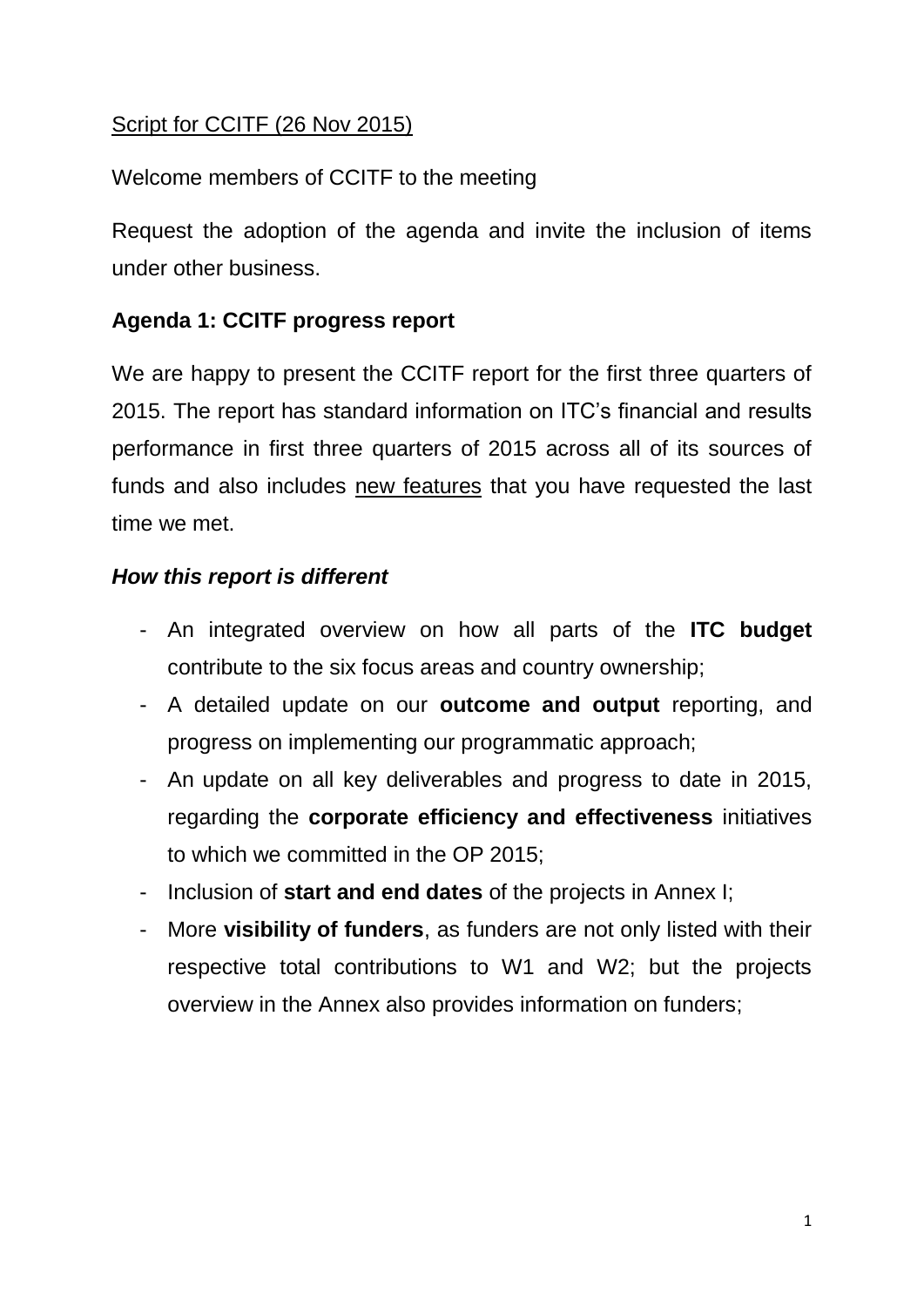The report covers Q1- Q3. This is different from previous years, when we covered only Q1-Q2 and held the CCITF meeting in September or October. Our decision to provide you with Q1-Q3 data and postpone the CCITF meeting accordingly is due to ITC's adoption of a new UN wide ERP system UMOJA, launched earlier in November. The transfer of financial data between IMIS and UMOJA will delay our submission of full financial and CCITF reports for 2015; therefore we wanted to give you the most up-to-date information now, by including Q3 data in our current CCITF report.

### *Financial targets; outputs; outcomes: our guide is the 2015 Operational Plan which we are on track to deliver*

In terms of financial targets, our delivery is on track (growing to meet demand).

By the end of September, ITC had delivered 75% of its total 2015 budget (RB and XB) of \$100 million with expenditure reaching just over \$75 million.

Regular budget delivery stood at 72% and XB delivery at 77%

W1 delivery was at \$14.3 million or 75%, and W2 at \$31.0 million or 78% of the operational plan budget.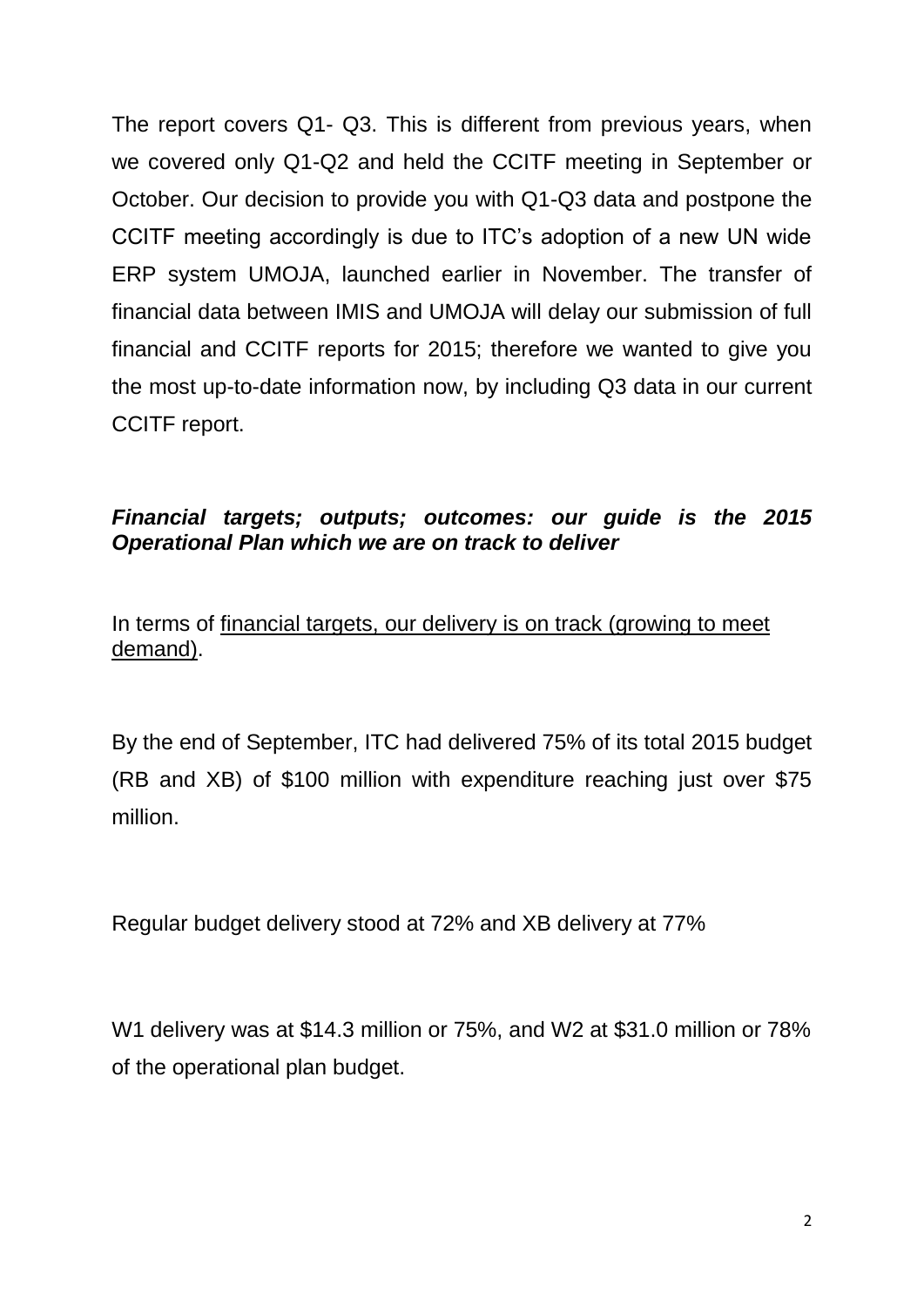Our expectation is to deliver around \$55 million XB in 2015. This would represent an all-time high in extra-budgetary expenditures. It is slightly less than the forecast (58.7m) in the OP 2015, but this is due to the slowdown of operations in Q3 to implement the UN-wide new ERP Umoja, which entailed a blackout period of over one month.

The forecast is supported by the end-October delivery, which stood at almost \$50 million in XB (85% of the OP) and almost \$33.5 million in RB (81% of the OP). Overall ITC's budget delivery was at 84% end of October.

Sub-Saharan Africa remains the region representing the majority of ITC spending, with our priority countries representing around 80% of spending, well above our target of 60% in the operational plan.

We are well on track to meet and even outperform our biennium targets in both outputs and outcomes, as well as on the corporate KPIs that were specified in the OP 2015.

- We are on or above our targets in 7 out of 10 outcome indicators (table 18). For the lagging indicators C1 and C3, we have made significant progress in Q4. To date, C1 is reported over 65% and C3 over 85% of the target.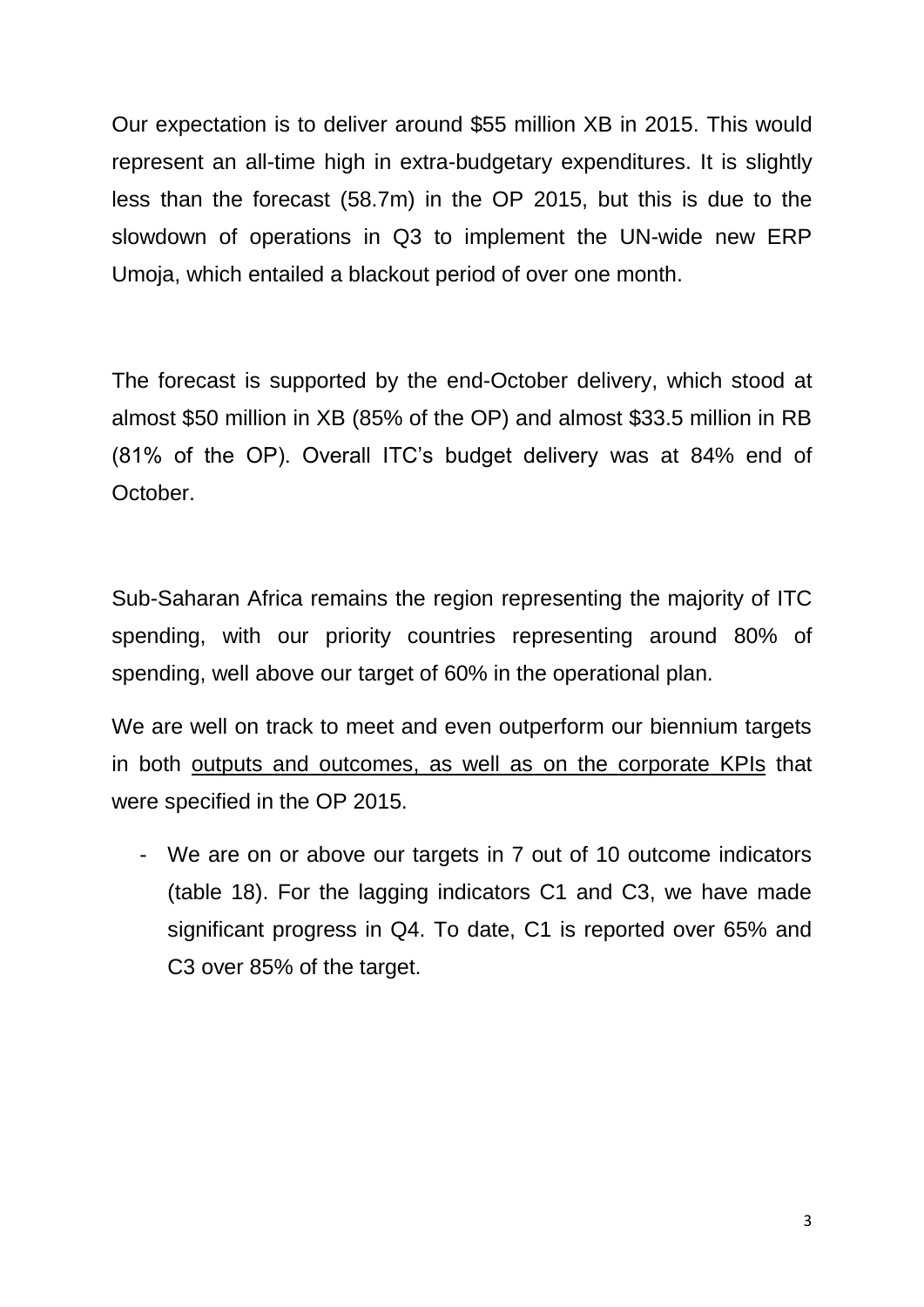- ITC has also exceeded the official targets for three out of four technical cooperation output indicators (table 19).
- We have also included three case stories from our projects, to illustrate our impact on the ground. In the brief descriptions, you can get a sense of the impact behind the corporate outcome figures.

In the first three quarters of the year we have heavily invested in developing theories of change and logframes for our 15 programmes as well as linked these programmes to the SDGs which were adopted in September in order to be ready to implement an all-ITC programmatic approach to deliver on the SDGs starting in 2016. We have done so by opening this discussion to all of you in the interest of transparency but also to take your comments and perspectives into account. I thank you for that.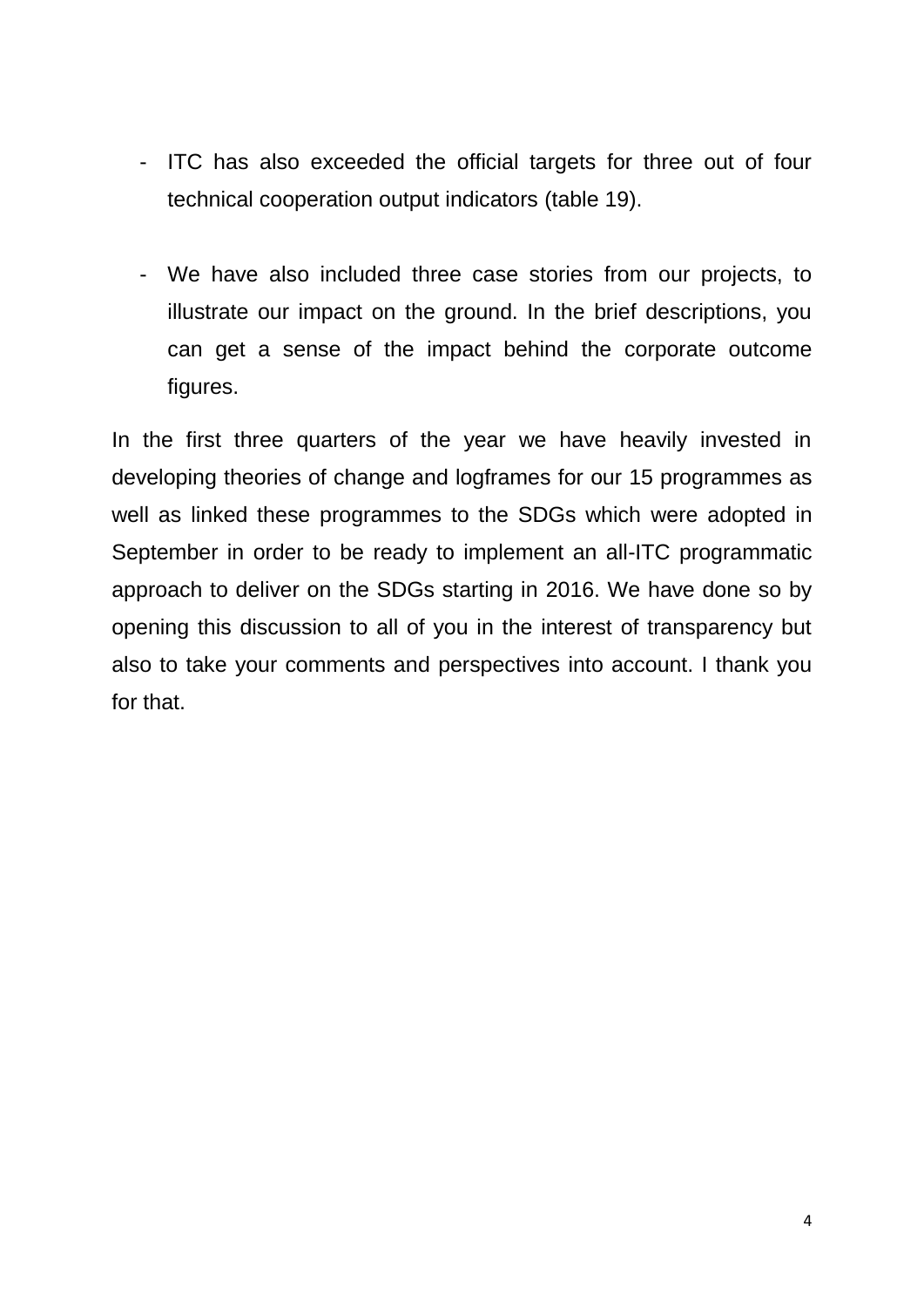#### *3. Effectiveness initiatives, quality, Umoja*

The 2015 Operational Plan outlined five areas for increasing the effectiveness of ITC as well as key deliverables, of which 80% already are or will be implemented by the end of 2015.

I would like to focus on three elements:

- One, the launch of a new projects portal in July; it now contains the entire life cycle of a project, from conception to closure, thus improving project and results management, knowledge management and accountability;
- Two, the implementation by ITC of the UN-wide enterprise resource planning tool based on Sap called UMOJA; this has been a "*mammoth task*", entailing training all ITC staff, transferring into the new ERP thousands of transactions, personnel data, management information etc; it has been monitored daily by NY with regular reporting to the UN SG but we are proud to be among the top UN organizations in cluster 4.

Obviously the adjustments are still on-going, data is still being processed and as a result two clear consequences are to be expected for which we seek your indulgence: The financial statements for 2015 will be submitted to the UN Board of Auditors on 31 May instead of 31 March as per the financial regulations.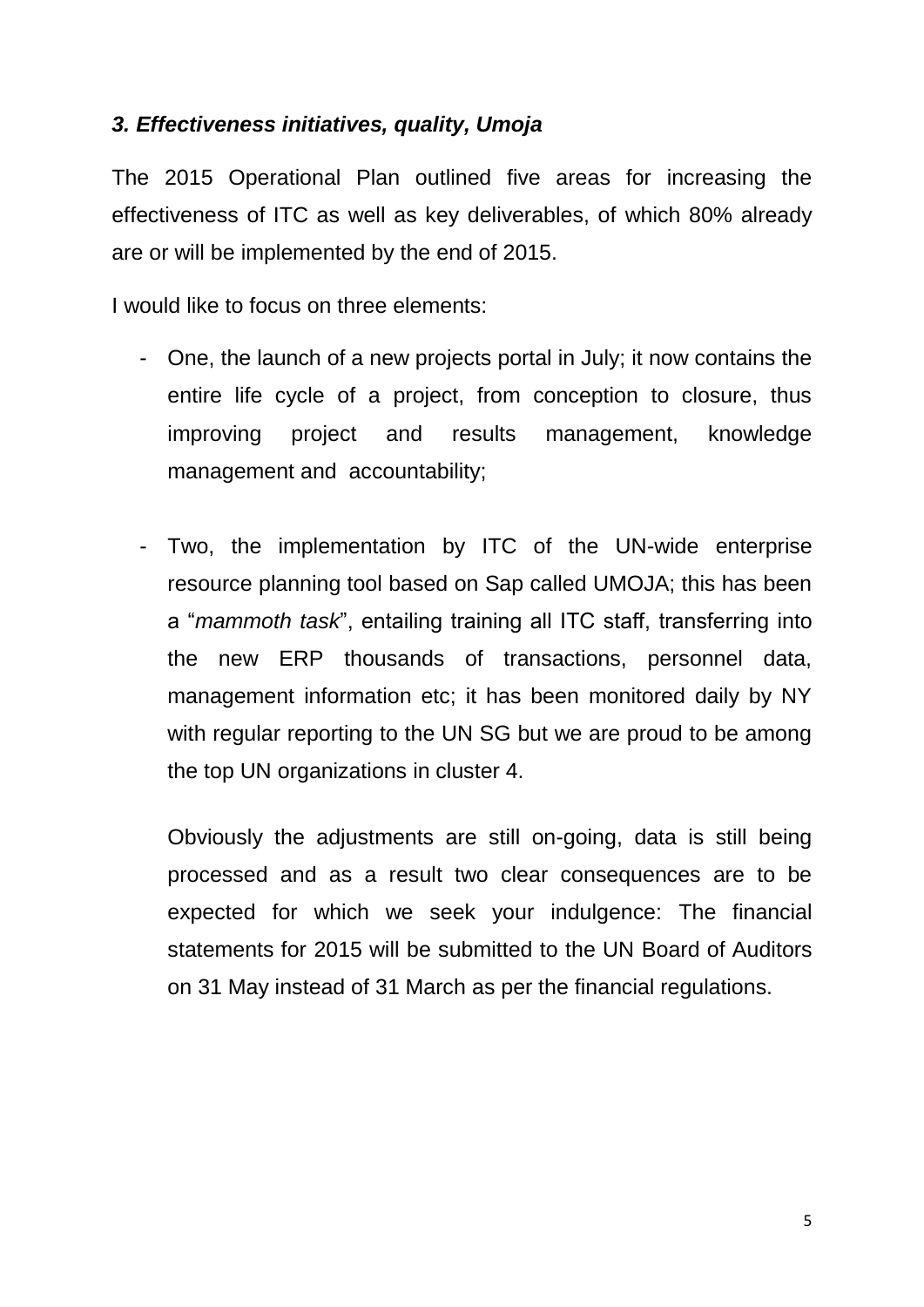The current plan and this may change is that UMOJA accounts will be closed end of March. The 2015 financial statements will be prepared using the old legacy ERP, IMIS, which means that November/December data and adjustments will need to be brought back from UMOJA to IMIS.

As a result, two clear consequences are to be expected for which we seek your indulgence: the accounts for 2015 will be closed later than usual; and the detailed reporting which a number of you are used to – in particular on Window 2 – may need a bit of patience. It is not that we will not have the data, it is just that the new ERP is still being tried and tested and there will be a need for a lot more reconciliation of the information.

I am convinced that UMOJA, together with the new project portal will in the medium term allow us perform better analytics and therefore to be able to better manage for results. As a result of UMOJA implementation, we have decided to move implementation of the costing project to 2016, to benefit from the full functionalities of UMOJA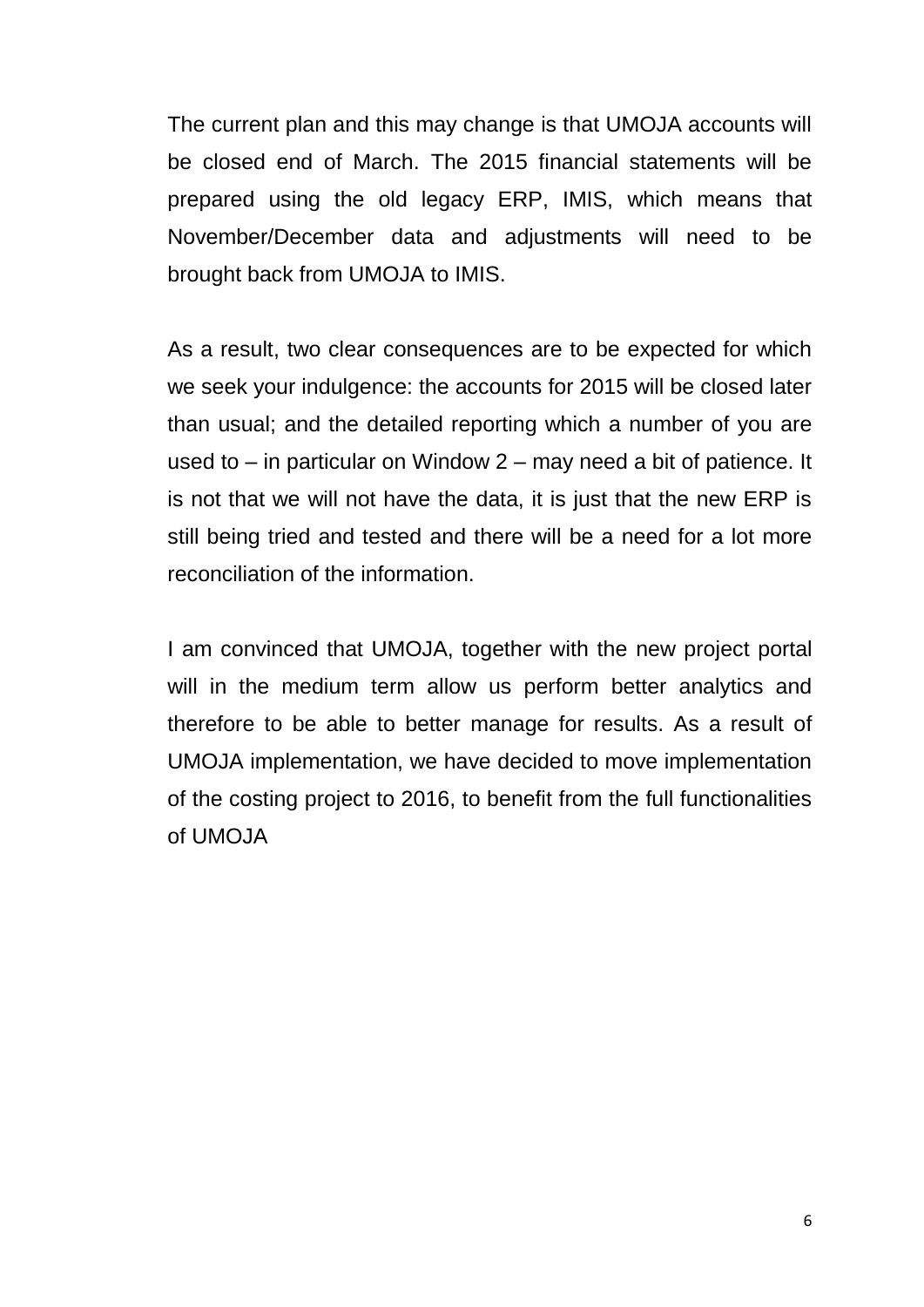- Three, improvements in the quality of its projects and programmes. In 2015, our projects rating system has shown a significant improvement in the quality of submissions of project ideas and plans, as well as a significant increase in the average planned project value, as compared to 2014. This means that we are investing in ITC staff and this is paying off in the quality of the projects our managers deliver

I would now like to open the floor for comments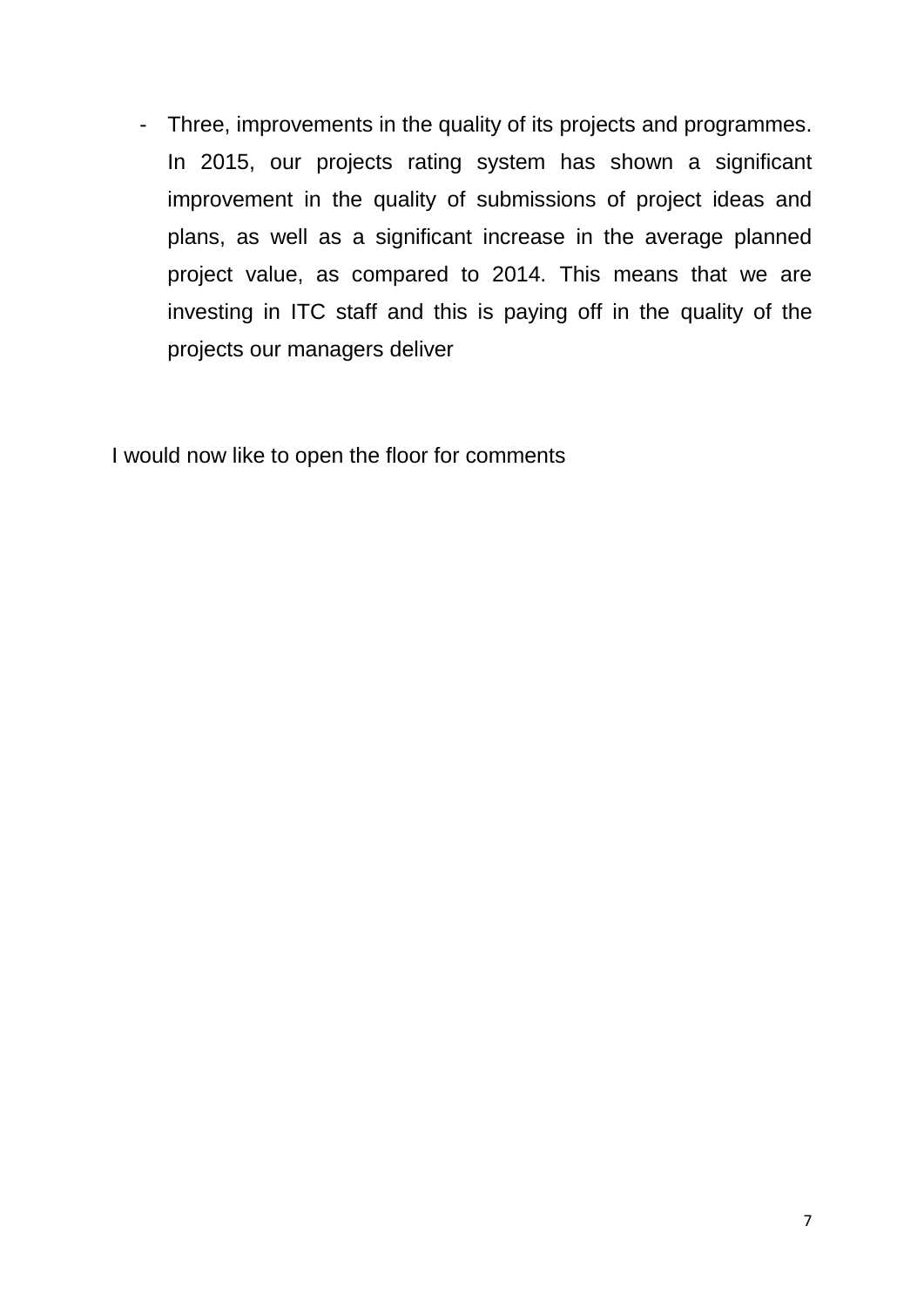### **Agenda 2: Planning for 2016**

Under agenda point 2, I would like to share with you the main features of our proposed Operational Plan 2016 and the planning process. This plan is in the making so it would be very helpful for us to get your feedback so that we can incorporate it

Like the OP 2015, it will detail how we will operationalize our commitments set in the Strategic Plan for 2015-2017.

The context of our work in 2016 will be shaped by the UN Global Goals for sustainable development, the outcomes of the FFD conference, the results from COP21 and the roadmap coming from the WTO's  $10<sup>th</sup>$ Ministerial Conference.

We plan to move further in leveraging private sector contributions, mobilizing domestic resources and increasing South-South and triangular cooperation.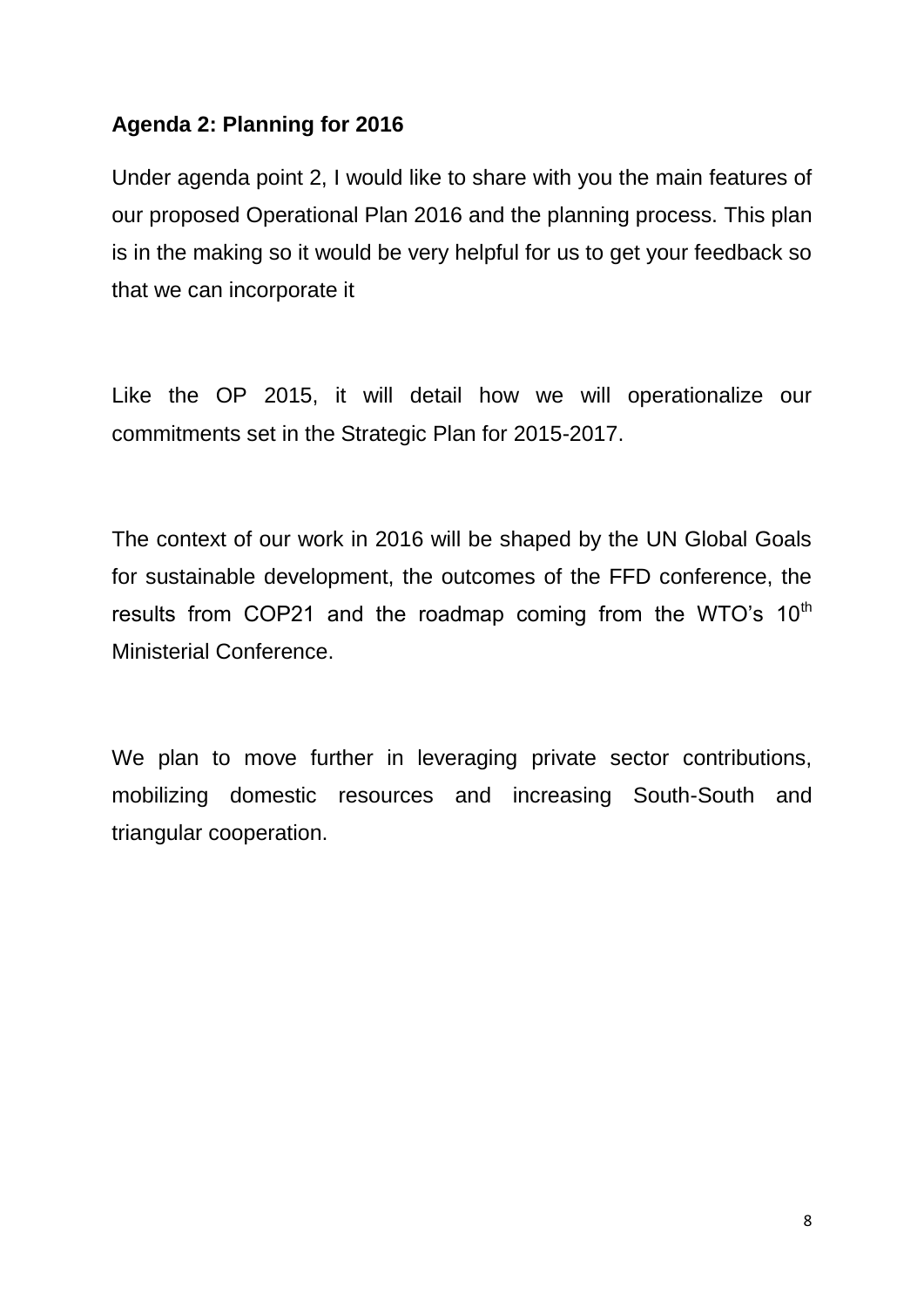## *1. 2016 OP Plans, financial delivery, fundraising targets.*

We plan to deliver up to \$58 million worth of technical assistance with extra-budgetary funding. This 2016 delivery target is based on the assumption that W1 contributions will remain at least the same as in 2015, and that we will be able to operationalise a number of W2 project currently under discussion with donors.

Planning for 2016 and the budget targets reflect continued high demand for ITC's services. Over and above confirmed XB contributions for 2016, which including the expected W1 contributions amount to \$48 million, there are projects worth several hundred millions in ITC's pipeline, for which we will continue our fundraising efforts throughout 2016.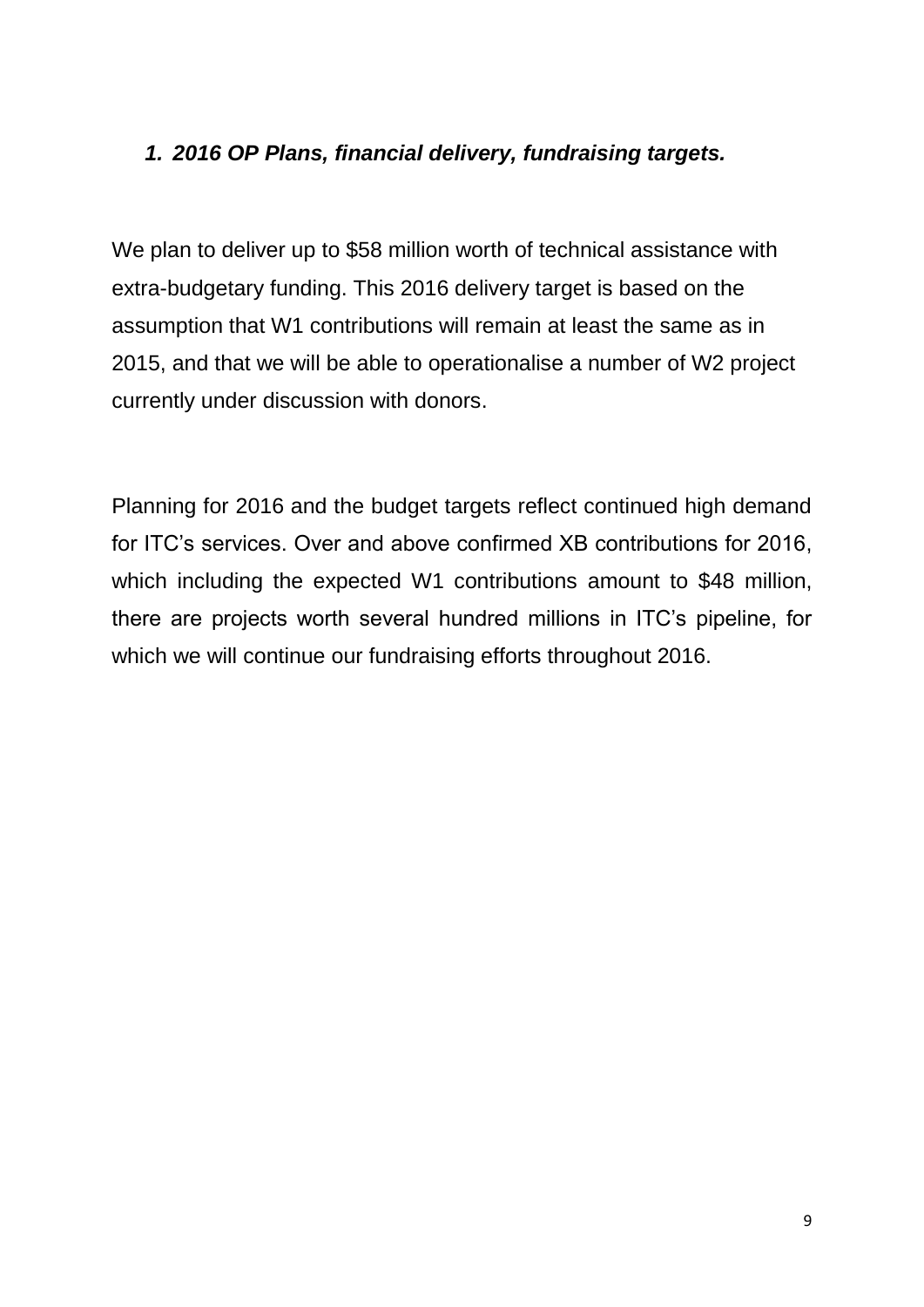#### *2. 2016 Strategic framework*

We will carry on paying premium attention to results and impact. This is reflected in our new Corporate Scorecard that will be presented in the OP 2016. Based on best practice in other development agencies, we have structured our results-monitoring in three tiers:

- The first tier, representing the development goals we are contributing to;
- The second tier, representing the ITC development results, that is our outcomes and outputs, delivered and achieved with clients through our Programmes; this captures our outcome and output indicators for the 2016-17 biennium. But we will also capture intermediate outcome indicators, collected with standardized tools across ITC programmes.

We have set ambitious targets in our strategic framework for the biennium 2016-17, which contains indicators for both intermediate and long-term outcomes. Just to illustrate, one of our targets is that 10,000 enterprises report improved international competitiveness as a result of ITC's support, which is an intermediate outcome that should lead to at least 4,000 assisted enterprises transacting international business.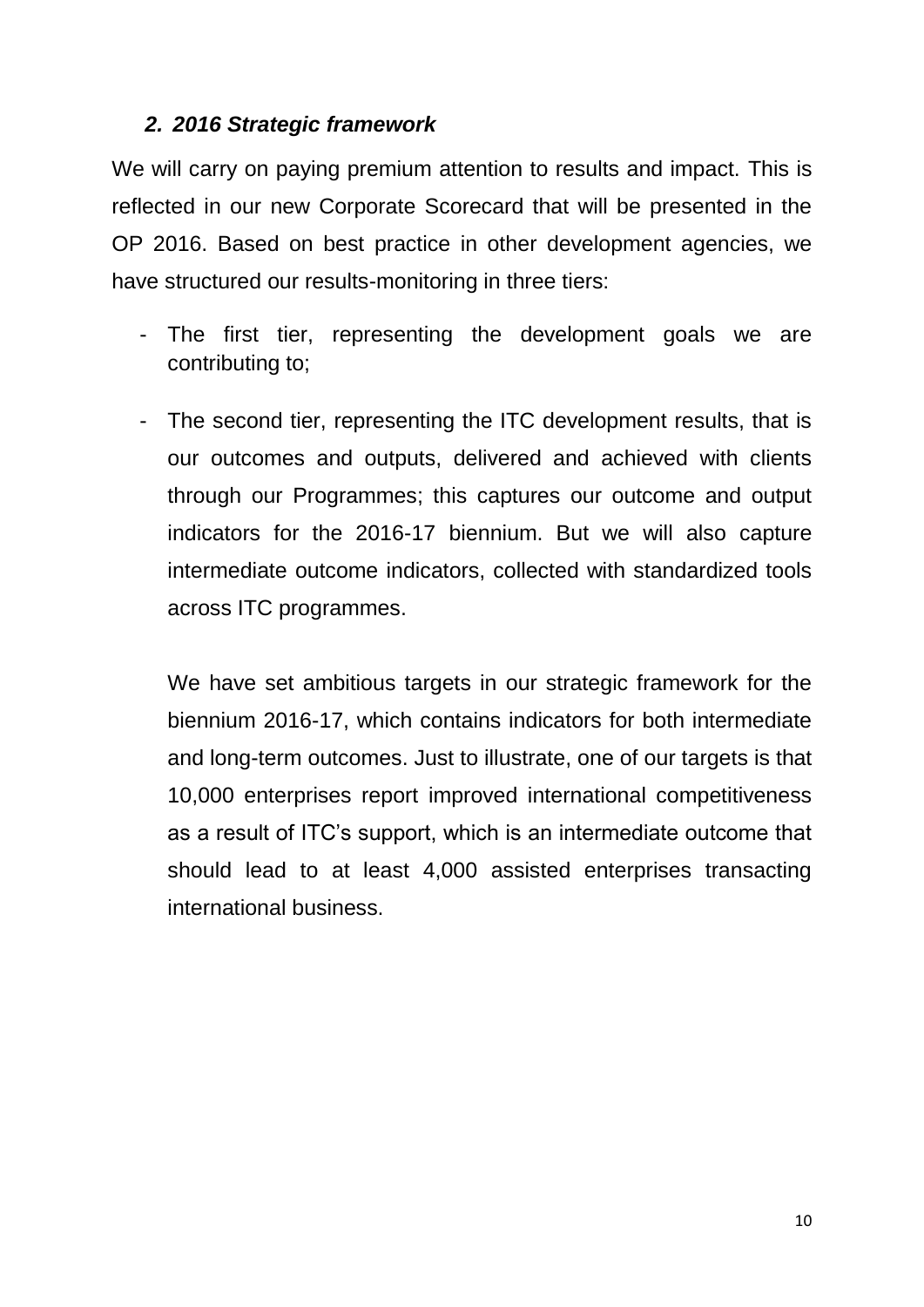- The third tier, specifying the efficiency and effectiveness measures, through which we monitor the way we work. Here, we will include more measures to capture indicators for ITC 'value to clients', 'resource management', 'process performance' and 'organizational capacity' – aligned with the effectiveness targets in our Strategic Plan.

#### *3. Programmatic approach*

2016 will be the year in which ITC starts to implement its programmatic approach across all 15 programmes. Each new project will be a customized solution for specific beneficiaries, but guided by the programme theories of change that have been developed this year. Our monitoring and evaluation approaches will constantly test the theories of change, and improve them if needed.

This in a nutshell, is the essence of our proposed plan for 2016, happy to take your comments.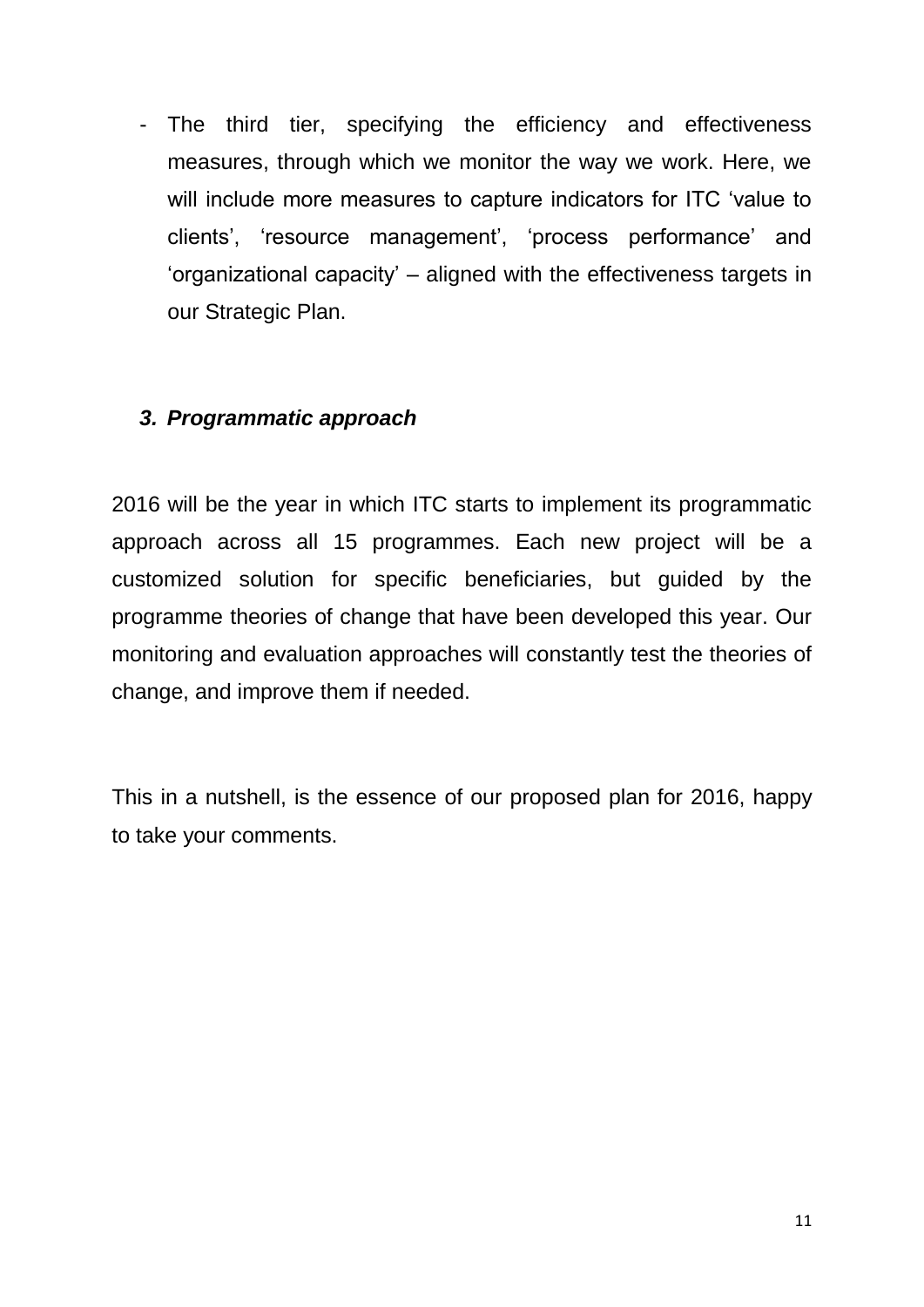#### **Agenda 3: Implementation of evaluation recommendations**

ITC had two corporate evaluations in the past two years – one, the 'Independent Evaluation of ITC' was sponsored by some of ITC's member governments and carried out by an independent consulting firm. Its recommendations were issued in 2014. The other was carried out by OIOS – the Internal Oversight Office of the UN Secretariat, who complemented the Independent Evaluation and issued their report in 2015.

Apart from providing management responses with action plans for all recommendations, the evaluations have also influenced our Strategic Plan 2015-17, and the targets set in the Operational Plan 2015. Progress on the OP 2015 targets is reported in the CCITF report.

Under this agenda item we will provide you with an update on the progress in implementing the actions that were promised by ITC in the management response to the evaluation recommendations. A revised update has been circulated to you. I would like to ask iris to walk you through the main salient items.